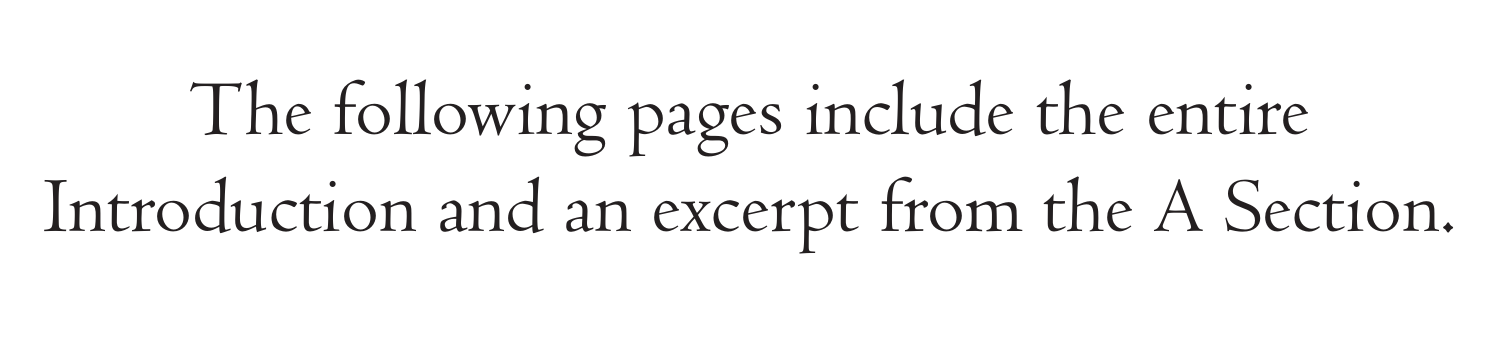# *Introduction*

This comprehensive bibliography of Gore Vidal includes, in two volumes, books and pamphlets authored by him, with their foreign translations; books and pamphlets with contributions by him; appearances of his writings in periodicals; interviews with him; and, in non-print media, works Vidal created for film and television and versions of his written work released in other media. Appendices contain a chronology of Gore Vidal's life, a table of his essays, plays and short stories, the appearances of his work in small presses, selected works about him and his oeuvre, his work as an actor, and a table of his Afterwords, Epilogues, Forewords, Introductions, Notes, and Prefaces. Images of the covers of a wide selection of Vidal's books are included in grayscale in Volume I, and in color in Volume II, on the accompanying CD-ROM. The bibliography includes Gore Vidal's works available through June, 2009.

# **GENERAL INTRODUCTION TO SECTIONS A AND B**

# **MAIN ENTRIES**

Sections A and B contain descriptive bibliographic entries.

*Section A* includes Vidal's primary books and pamphlets: published novels, plays, memoirs, and collections, including short stories and essays. If a work has alternate titles, each is listed as a separate entry, and the reader is directed to the bibliographic entry showing the original title and edition.

*Section B* includes the author's contributions to books; in these, Vidal is not the primary author, but has contributed original material, such as afterwords, epilogues, forewords, introductions, notes, and prefaces. It also includes books in which periodical articles, chapters of novels, plays, and other works by him are reprinted.

Main entries are identified by a capitalized letter indicating the section and a number indicating the chronological order of publication. For instance, ''A1'' is the first published book written by Vidal (*Williwaw*). The main entries include the title and subtitle, followed by the year published. If the year of publication does not appear on the title page, it is enclosed in brackets. The completed main entry for *Williwaw* is: ''A1 WILLIWAW 1946''.

# **EDITIONS**

Subsequent to the main entries, italicized letters identify the editions, which are listed chronologically. For instance,''A1*c*'' is the third edition of the first published book written by Vidal. If the subletter is a Capital letter it indicates a proof copy. For instance ''A24*A*'' is the first proof copy of the book.

The A and B sections include editions published in English. They are listed in chronological order identified by country, as paperbound or hardcover editions, and their year of publication (for example, ''*First American paperbound edition* (1965)'', ''*Second English hardcover edition* (1965)''). When the year of publication is not found in the book and there are no data from the publisher's archives, the probable year is given. For instance: ''A1*j Second American hardcover edition* (After 1980)''.

Section A lists the original published edition and each known subsequent edition, including trade, limited, presentation, book club, collector, numbered, lettered, signed, movie tie-in, and pirated. Authenticated prepublication, or proof copies, are included. (Authenticated materials are those which I have examined and/or verified.)

When the title of a book has been changed in a subsequent edition, but the material in the book is identical, a descriptive entry of the renamed edition is included under the original title's main entry. The new title becomes a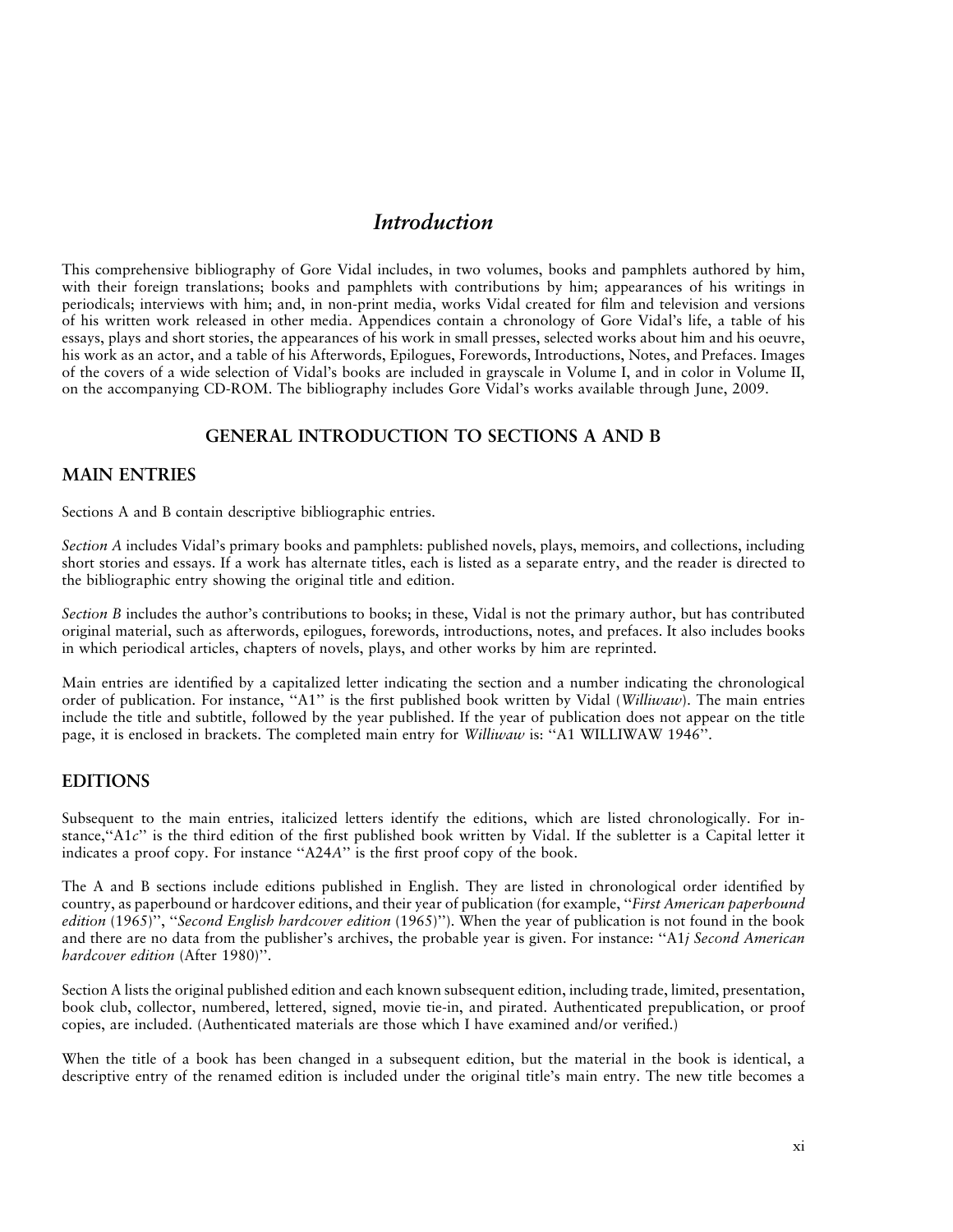separate main entry with a ''*Note*'' referring the reader to the original title's descriptive edition entry. If a subtitle only has changed, there is no separate entry.

Books that combine, in one volume, two or more texts found elsewhere as main entries, are listed as separate main entries. They do not appear as editions under the individual works that they contain. For example, *Three By Box: The Complete Mysteries of Edgar Box*, which includes *Death in the Fifth Position*, is listed as a main entry, A42. *Three By Box* is not listed as an edition under the main entry for A10, *Death in the Fifth Position*.

Paperbound printings identical to first paperbound editions, or that are reprints with little or no alteration from previous editions, are not entered unless they have new covers or other notable changes. The reprinted paperbound editions are included as a ''*Note*'' in the entry of the edition from which the subsequent editions are reprinted. Where there is incomplete information about paperbound publications, notably by Signet, I provide all available information about printing runs, including dates of publication, International Standard Book Numbers (ISBNs), change in publisher subsidiary, and/or number of copies published.

For prepublication copies (identified by capital letters, e.g. A24*A*), the distinctions noted are: American or English, first-stage Proof, Proof, and Advance Copies. Descriptions include binding (with identifying information), publication information (printed on covers, on attached labels, or handwritten), dimensions, and, where possible, indication of text revisions for published issues. It is assumed that all Random House proof copies published between 1972 and 1990 originally had labels taped on front covers; not all proofs examined had the label. Proofs are printed on verso and recto unless otherwise noted.

In Section B, some entries have earlier editions, that did not include Vidal material. This bibliography counts the first edition as that which contains a contribution by Vidal.

There are editions that I could not verify; that information is included as a ''*Note*'' in the pertinent entry. The ordinal sequence of the editions listed reflects the books examined. I would be grateful to have any omissions or errors brought to my attention.

# **DESCRIPTIONS OF BOOKS**

The descriptions of books in Sections A and B are based on examination of the actual books. Additional information was provided by publishers and other sources, including Gore Vidal.

I have based my descriptive model on the format Donald Gallup used in his bibliographies of T. S. Eliot and of Ezra Pound, which accounts for all printed, blank, and endpaper leaves.

#### *Title page*

The title page is transcribed exactly, but without reproducing bold, italics, or underline formatting. Line breaks are indicated by vertical slashes, and descriptive visual (non-text) information is included in brackets. If the city of publication does not appear on the title page, it is included in brackets as well. A ''device'' refers to the official logo of the publishing house.

#### *Collation*

The collations enumerate leaves (unnumbered pages, assumed to have printing on them unless named as ''blank''), pages marked by Roman numerals, and pages marked by Arabic numerals. I identify the last page number of a section paginated with Roman numerals. I identify the first and last page number of text paginated with Arabic numerals. For example, a collation reading "1 blank leaf, 1 leaf, vi, 3–250 pp." means there is one blank leaf, one leaf with printing on it but no page number, followed by three leaves numbered with Roman numerals, then one leaf numbered on both sides with Arabic numerals before the text begins on page 3, and the numbered pages continuing to the end of the book.

Within a numbered sequence, if a section begins or ends on an unnumbered page, that page counts as part of the sequence, and the page number is bracketed to signify the number does not appear on the page.

Leaves containing information such as ''Part One,'' ''Part Two,'' and so forth, and leaves naming sections of the text (such as ''Youth,'' ''Caesar,'' and ''Augustus'' in *Julian*), prologues, indices, and so on, count as part of the text and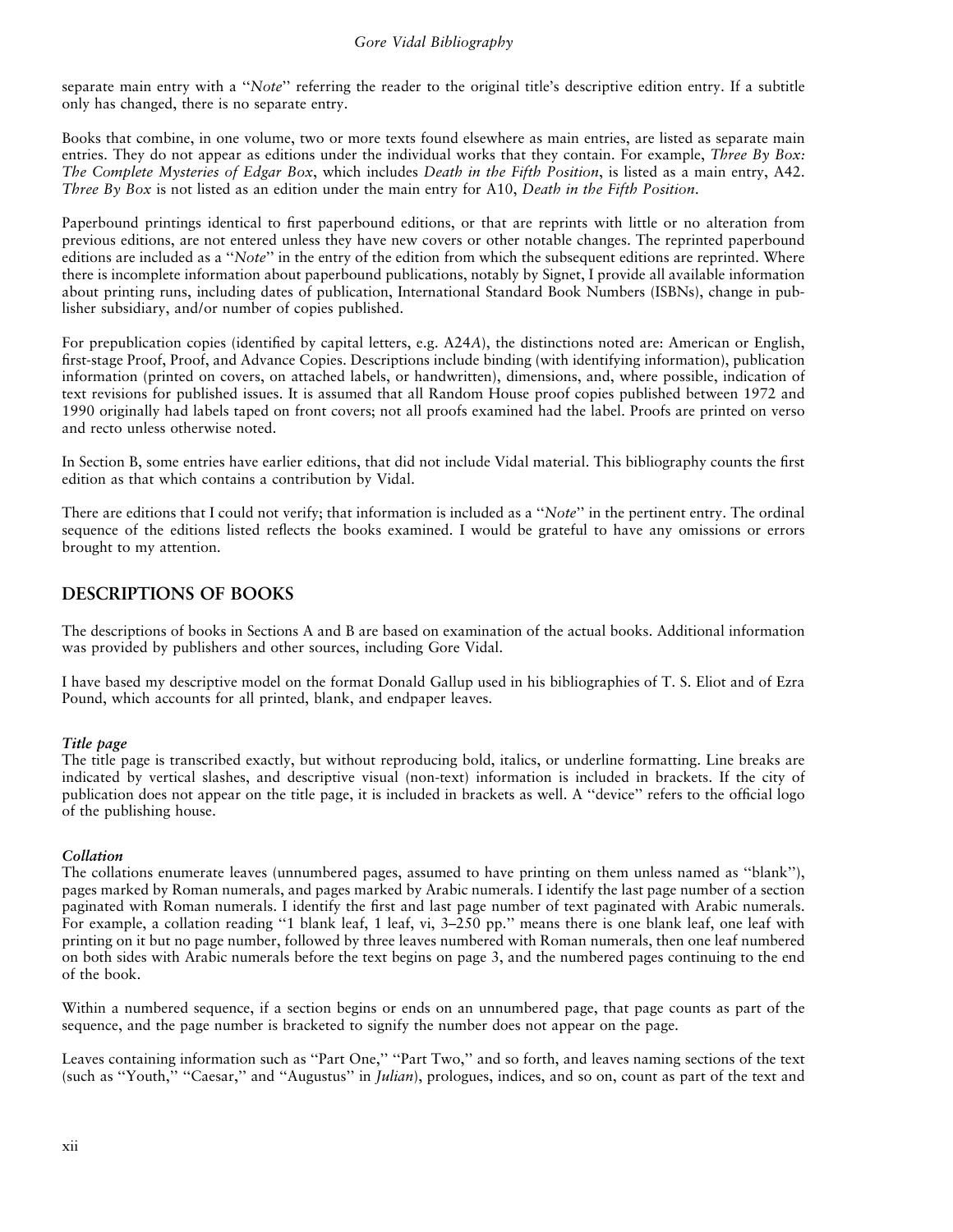#### *Introduction*

are included in the text pagination. I do not count in the pagination of the text a leaf with the title of the book on it at the beginning of a text.

Prefaces, Introductions, Afterwords, and Author Notes appear as a ''*Note*'' in the entry. They are not repeated for each subsequent edition but are assumed to be included in these after their initial appearance unless noted otherwise. If these appear in all editions, I include them in the pagination of the text. Material appearing in subsequent editions that is not included in the original text (such as a new Vidal essay for an anniversary printing) is included in the collation as part of the pagination of the text of that edition. My guide is the table of contents of the edition described.

#### *Illustrated*

Following the collation, "illustrated" indicates a text with illustrations, including photographs.

#### *Dimensions*

The book dimensions are ordered by height, followed by width, and are listed in inches and in centimeters for all entries. American editions show inches first, while all other editions list centimeters first.

#### *Describing bindings and jackets*

In naming the colors of boards, backstrips, endpapers, jacket panels, paperbound covers, and their designs and illustrations, I have attempted to be precise without becoming esoteric. Others may disagree with my nomenclature; different copies of editions may differ in appearance; and certainly, aging may affect color and saturation. Endpapers are white or off-white unless otherwise noted. Author photographs are in black and white unless otherwise noted.

On paperbound covers and on dust jackets, the description includes the lettering colors. Other colors found on spine, back cover (including within the bar code area), and/or flaps are identified as such in parentheses. If I have stated that covers or jackets are on white paper, the listing of that color is not repeated unless it figures prominently in the look or design of the cover or panel.

While striving for thoroughness, decisions were also made for expediency, therefore some of what appears on boards, panels, and covers is not identified. Readers will find the most complete descriptions within Section A, with less complete ones in Sections B and Db (the section of the foreign editions where I give descriptions).

#### *Number of copies and date of publication*

The second paragraph of an entry gives information about the number of copies printed and dates of publication of that edition. All copies or printings that I am aware of have been included. Most entries include a transcription from the book, listing year of publication or of copyright. The transcription is taken from the verso of the title page (and identified as such—if from elsewhere in the book, I identify its location). The transcription of the information is exact, indicating line breaks with vertical slashes. However, bold, italics, or underline formatting are not reproduced.

Additional sources for number of copies produced and/or date of publication include jacket flaps, publisher's internal memos, press releases, file copies, Books for Review slips, and publisher and library archives. This information is included before ''*Note on verso of title page:*''.

#### *ISBNs/SBNs*

ISBNs (International Standard Book Numbers) are taken from versos of title pages, and reflect the use of hyphens as found there. If there are discrepancies between the ISBN on the verso of the title page and the ISBN on the dust jacket, preference is given to the jacket version, which is more likely to be accurate for later editions: some later editions are facsimiles of earlier editions, including the ISBN found on the verso of the title page. British editons are under the SBN numbering system. Book numbers that predate the Standard Book Number system's formal adoption are identified as ''pre-ISBN'' or ''pre-SBN.''

#### *Library of Congress Catalog Card Numbers*

The Library of Congress Catalog Card Number is assumed to be the same for subsequent editions, and is not listed after its initial appearance for a main entry unless it has been changed.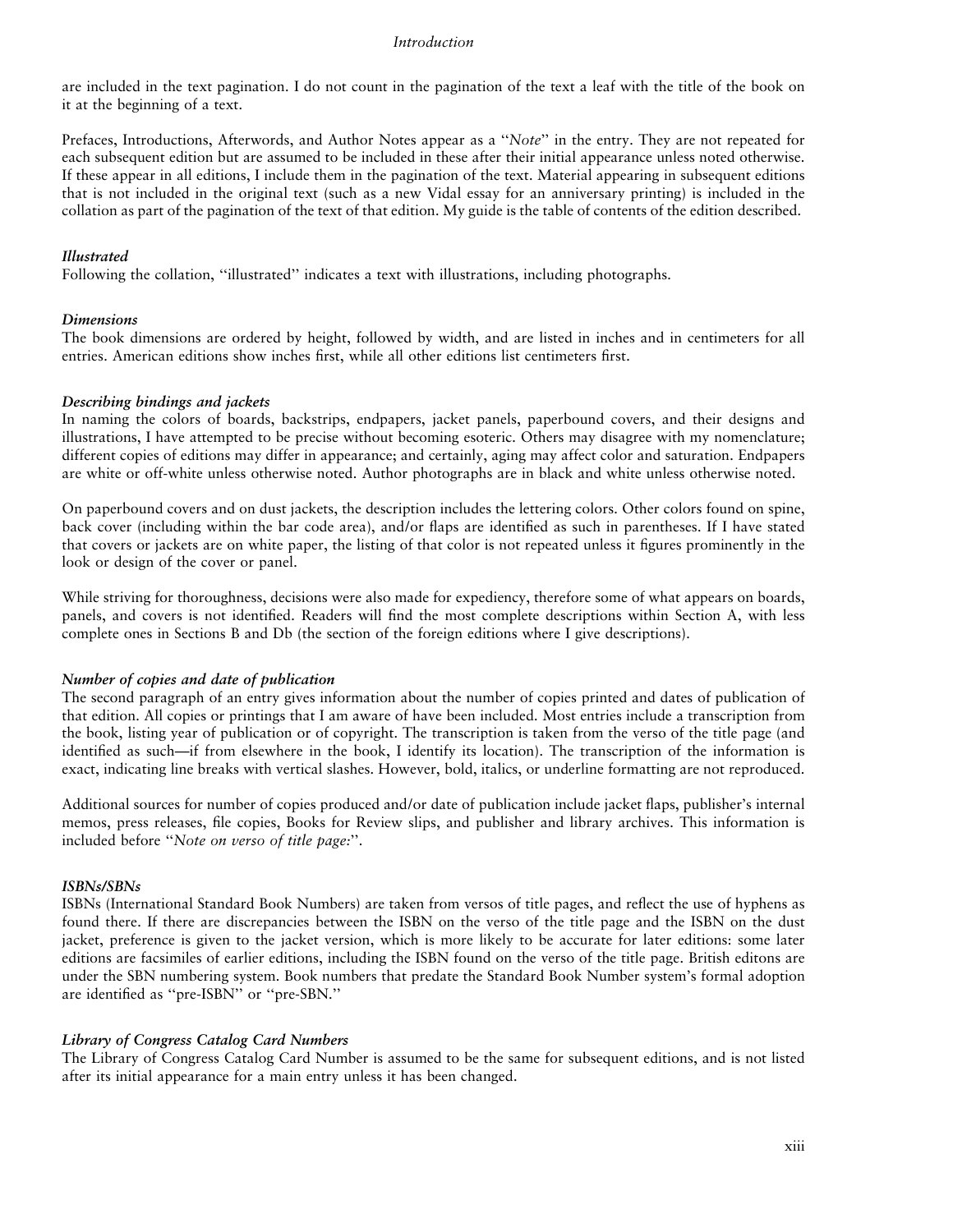# *Dedications*

Up until 1983 (and once in 2002 and once in 2007) Vidal dedicated most of his works. For those with dedications, I include the dedication as a ''*Note*'' for the main entry, and do not include it under subsequent editions. Information is provided about the dedicatee's relationship to Vidal, and, when possible, his or her birth and death years.

### *Contents*

The table of contents page information is transcribed with the exception of ''(Table of) Contents'' and page numbers, and does not reproduce bold, italics, or underline formatting. *En* dashes indicate line breaks, and forward slashes show section divisions. If the text is clearly organized by sections, but there is no table of contents page, I describe the divisions (for example, ''Six numbered chapters''). Contents information is included in the entry for the edition in which it first appears. That usually, but not always, is the first edition entry. It is assumed to continue in subsequent editions unless otherwise noted.

In Section B, table of contents information is not listed. Vidal's work and directly relevant material (such as photographs or biographies of him) are listed under ''*Contains*'' for the first edition entry, and it is assumed that subsequent editions include the same material unless otherwise noted.

# **CHANGES TO TEXTS IN LATER EDITIONS**

Gore Vidal made text changes to some later editions, especially of his earlier works. There were many reasons for the text changes, including style, connecting of plot and characters from one book to another (for the ''Narratives of Empire'' series), rectifying publishers' errors, overzealous editing (in the case of *Creation*), and most dramatically, responding to censorship (in the cases of *The City and the Pillar* and *Myra Breckinridge*).

This bibliography notes which editions include revised text. For most editions with revisions, there is a table listing the text changes in the revised edition in the right-hand column with the original text in the left-hand column. The passages are identified by page number, paragraph number, and line number, usually giving a little of the text just before the altered text, to help the reader find the revisions in the books. Other text revisions are identified in a ''*Note*.''

# **DEFINITION OF TERMS**

I use ''hardcover'' and ''paperbound'' and not ''hardback'' or ''paperback.'' ''Front/back boards'' refer to cloth- or paper-covered boards of hardcover editions. ''Front/back panels'' refer to the covers of dust jackets. ''Front/back covers'' refer to the covers of paperbound editions.

# **GENERAL INTRODUCTION TO SECTIONS C AND D**

*Section C* lists appearances in periodicals of essays, reviews, comments, speeches, poetry, short stories, letters to the editor, and excerpts from Vidal's books. The entries include, when available: title of the piece by Vidal, name of the periodical, place of publication, date of publication, volume number, page numbers, and a note giving additional explanatory information, such as whether the citation is an essay, a book review, a theater review, and so forth; and if later republished, under what altered title, in which collection, and so forth (the page numbers given for pieces reprinted in later collections refer to the first edition of that collection). The entries also include cross-references to other appearances in this bibliography of that piece. There is no physical description of the periodicals. I include all first appearances of periodical articles, in the U.S. and Britain, and generally do not include syndicated appearances in subsequent periodicals. However, all Vidal contributions to *The New York Review of Books* and *The Nation* are included, even if not the original appearances of those articles, since these two publications were the ones Vidal used as his primary periodical forums.

*Section D* lists translations into foreign languages of books by Vidal, organized by language. Within each language grouping, the translated books are ordered by date of original (English language) publication and not by the publication dates in the foreign language. The entries include: language, original title, foreign title, translator, place of publication, publisher, year published in foreign language, number of pages, dimensions, binding, ISBN, and year originally published.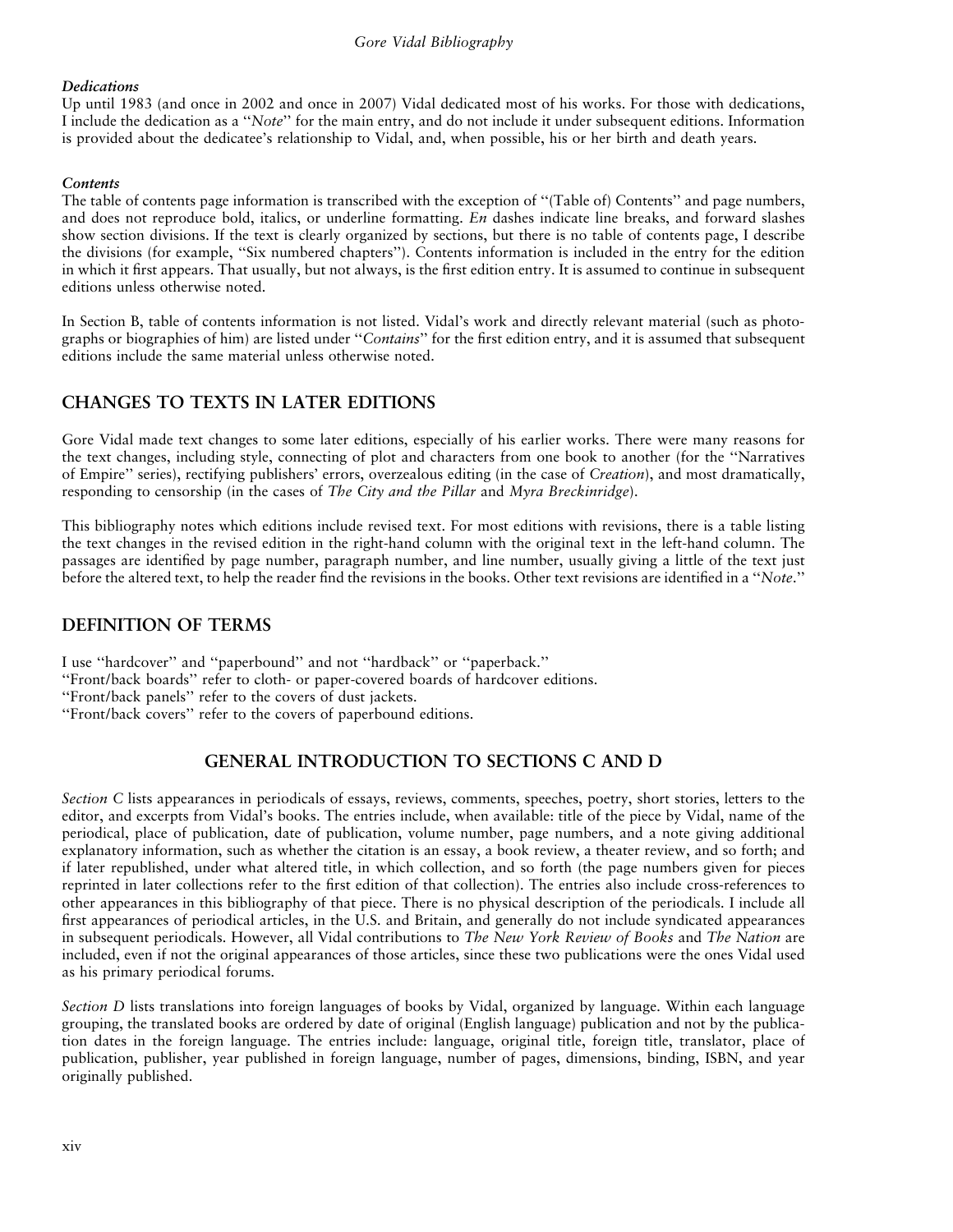#### *Introduction*

*Section Da* (in Volume II, on accompanying CD-ROM) lists translations into foreign languages of books by Vidal, organized by original (English language) title. The works are organized alphabetically by English title, listed by title alphabetically by language, and then chronologically if there were multiple editions in a language. The entries include: original title, language, foreign title, translator, place of publication, publisher, year published in foreign language, number of pages, dimensions, binding, ISBN, and year originally published.

*Section Db* (in Volume II, on accompanying CD-ROM) includes full descriptive entries for editions of Vidal's books published in French, Italian, and Spanish. Gore Vidal's work has been translated into more than 35 languages, totaling, at this writing, over 440 editions. This number may well be greater, given how much harder it is to discover and track down these editions than the already often elusive editions in English. I have therefore added to Volume II the three selected languages' editions in full descriptive format, as a start on a full descriptive bibliography of all Vidal's foreign editions, the realization of which I leave to future bibliographers.

# **GENERAL INTRODUCTION TO SECTIONS E AND F**

Sections E and F, part of Volume II, are on the accompanying CD-ROM.

*Section E* lists Vidal's works originally created for motion pictures and television, including original scripts, adaptations for the screen of other authors' works, and his contributions as one of several other writers to certain film and television projects, some of which were not ultimately credited to Vidal. The entries, listed in chronological order, include, when available: title, medium, source material, other authors, studio and/or production information, release and/or air date, director, and re-releases in other formats (VHS tape, Laser Disc, DVD). During his long career, Vidal generated many film and television projects that did not get produced; they have not been included in this bibliography. Those titles can be found in the Gore Vidal Papers at Houghton Library, Harvard University.

*Section Ea* lists the titles of Vidal's literary works that were produced and/or released in the following audio-visual formats: motion pictures, television movies, LP albums, tape cassettes, CDs, VHS video tapes, DVDs, and electronic editions. Unless otherwise noted, these adaptations have been abridged. The entries, listed by title, presented in chronological order by the date of publication of the original text, include, when available: title, medium, year of release, running time, studio and/or production information, price, production and realization credits, packaging design, and ISBN or Universal Product Code (UPC).

*Section Eb* lists the on-line periodical appearances of essays, comments, excerpts, and reviews by Gore Vidal. The entries, presented in chronological order, include, when available: title, previous titles, web journal name, date posted, date last updated, URL (with date accessed), kind of piece it is, additional explanatory information about the piece, and reprint and/or repost information.

*Section F* lists selected interviews with Vidal published in periodicals and books. Usually interviews are not part of a descriptive bibliography, but Vidal's use of his interviews for further expounding on his evolving cultural analysis and concerns merits a partial inclusion here. A complete list of interviews is beyond the scope of this bibliography. The entries, listed in chronological order, include, when available, for periodicals: article title, periodical name, city of publication; date of publication; volume number, number number, issue number, textual pages; the interviewer; and reprint information. For books: article title, book title, city of publication; date of publication; hardcover or paperbound; textual pages; ISBN; Library of Congress Catalog Card Number; the interviewer; and reprint information.

*Section Fa* lists selected appearances of Vidal in interviews and as a commentator in the following media: motion pictures, television, DVDs, VHS tapes, CDs, and the World Wide Web. The entries, listed in chronological order, include, when available: title, medium, release/air date, running time, production company's name and city, producer, director, information about what Vidal does, and re-release information, including format, production company, date, price, ISBN. For online interviews: title, website, URL (with date accessed); the interviewer; and reprint and/or repost information. Vidal regularly appeared on the David Susskind, Johnny Carson, and Dick Cavett television shows. This is noted in Section Fa but listing separate appearances is beyond the scope of this bibliography.

#### **TITLE PAGES AND COVER ART**

This bibliography includes images pertinent to Vidal's career. In grayscale, in Volume I, are images of selected Vidal books: title pages and cover art of dust jackets and paperbound editions of Vidal's proof copies and published work.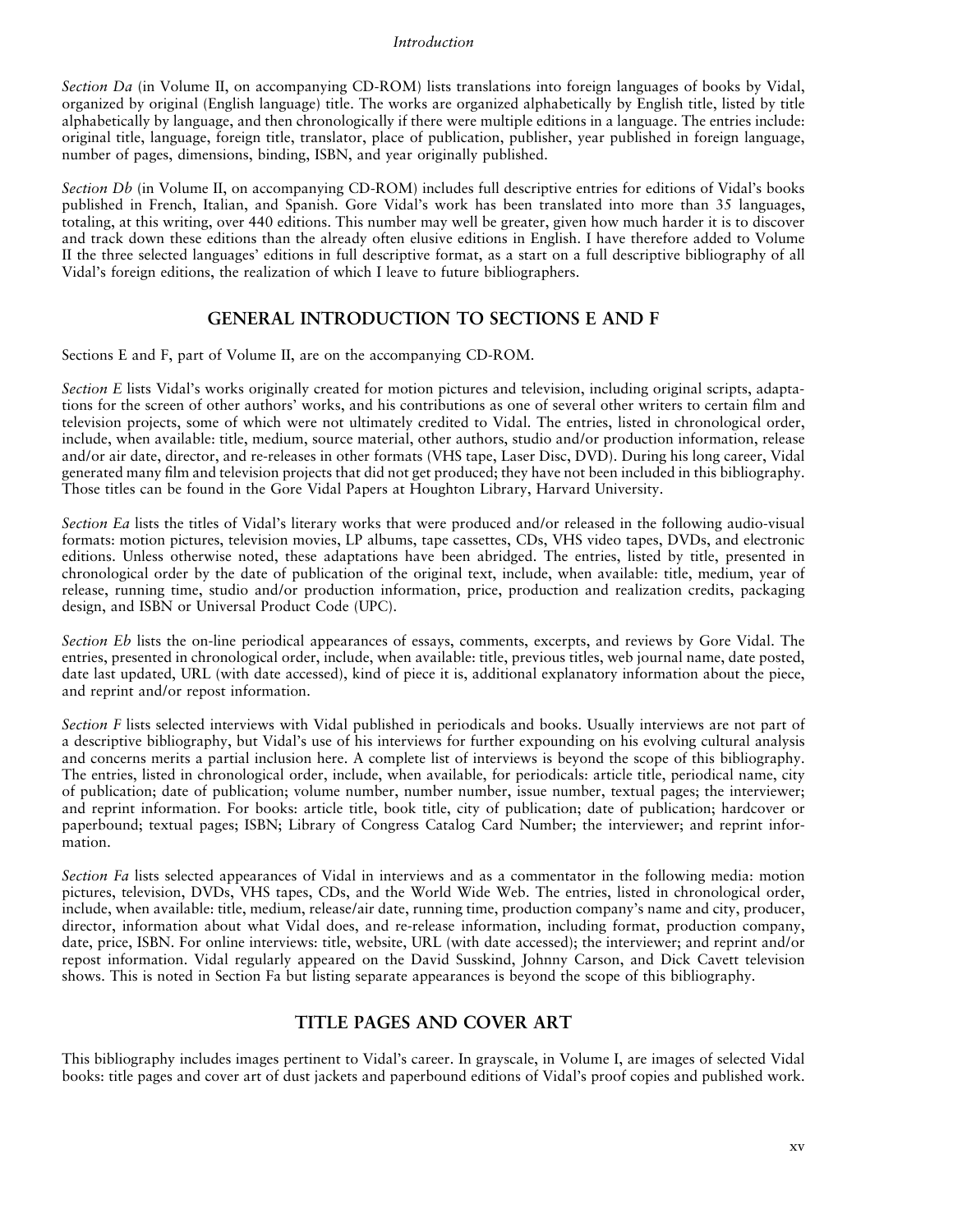#### *Gore Vidal Bibliography*

The range and scope of these images reflect the cultures, eras, and marketing goals of the publishers and artists of Vidal's books over the last 60 years. In Volume II, on the accompanying CD-ROM, are many more images, here in color. They include many images from books in the A, B, and D Sections, including those in Volume I (here, of course, in color). In addition, the images in Volume II include advertizing for Vidal's books and plays, packaging of some of Vidal's appearances in audio-visual media, publicity for speeches and lectures, magazine covers, and memorabilia from Vidal's political campaigns, as well as a selection of photographs from the bibliographer's collection.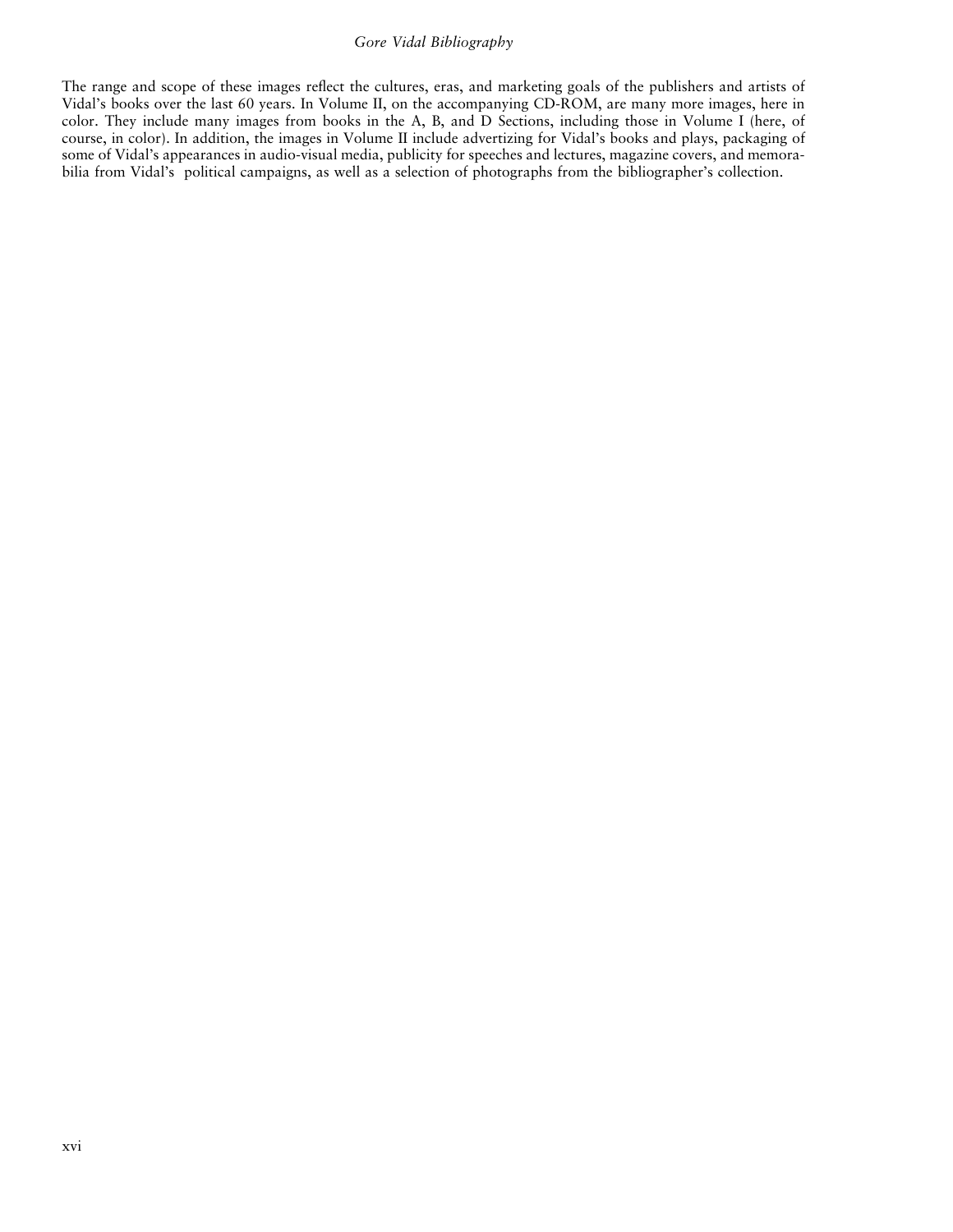# **A44 JULIAN WILLIWAW THE JUDGEMENT OF PARIS [1979] MESSIAH THE CITY AND THE PILLAR**

# *First edition*

Julian | Williwaw | The Judgement | of Paris | Messiah | The City and the | Pillar | [*in dark gray*:] GORE [*thin black rule*] [*in dark gray:*] VIDAL [*in black:*] Octopus/Heinemann [*New York*]

[9]–[326] pp. (*Julian*), [329]–[434] pp. (*Williwaw*), [437]–614 pp. (*The Judgement of Paris*), [617]–761 pp. (*Messiah*), [765]–874 pp. (*The City and The Pillar*), 3 blank leaves.  $9^{1/8} \times 5^{5/8}$  in.; 23.3  $\times$  14.7 cm. No price. Crimson-brown leather-covered boards with gilt lettering stamped down and across spine; front board has author's name stamped in gilt; violet endpapers (white on verso) with author's name in pink in a repeating pattern. False head and tail bands in red and white. White paper dust jacket in purple, magenta, and orange-yellow with yellow and white lettering; front panel has titles (*Julian* and *The City and the Pillar* in bold); back panel has author photograph by Scavullo; front flap has synopsis of titles.

ISBN 0 905712 39 0. *Note on verso of title page:* . . . This edition first published in the United States of America  $\vert$  in 1979 jointly by  $\vert$  William Heinemann Inc . . . and  $\vert$  Octopus Books Inc . . .

*Notes:* For this compilation the following versions of the novels were used: *Julian*—1964 Little, Brown (see A24*a*); *Williwaw*—1946 Dutton (see A1*a*); *The Judgement of Paris*—1961 Ballantine (see A9*c*); *Messiah*—1965 Little, Brown (see A14*e*); *The City and The Pillar*—1965 Dutton (see A3*i*). There may have been a in 1982 printing, but not all reprints were examined by the bibliographer.

*Contents:* Julian—Williwaw—The Judgement of Paris—Messiah—The City and the—Pillar

# A45 **CREATION** [1981]

#### *A. American proof copy* (1981)

Red covers with ''Uncorrected Proof'' on front cover; title and author on spine; on white xeroxed label taped on front cover: '' . . TITLE: AUTHOR: PRICE: PUBLICATION DATE: . . . '' completed by typewriter: "CREATION" "Gore Vidal" "\$15.95 | Boxed, signed, limited ed./\$45.00" "March 26, 1981".  $8\frac{3}{4} \times 5\frac{3}{4}$  in.;  $22.2 \times 14.5$  cm.

#### *a. First edition*

# GORE VIDAL | *[on a gray rectangular field with intricate ornamental pattern*] CREATION | A Novel Random House [*device*] New York

6 leaves,  $[1]-510$  pp., 1 blank leaf, 1 leaf (with "About the Author"), 1 blank leaf.  $9\frac{1}{2} \times 6\frac{3}{8}$  in.;  $24 \times 16$  cm. \$15.95 (from the upper right front flap). Wine cloth-covered boards with author's initials and ornament stamped in white gold on front board; lettering, ornaments, and device stamped in white gold across and down spine; café au lait endpapers. False head and tail bands in red and gold. White paper dust jacket in cream and white (on flaps) with wine, black, and white (on back panel) lettering; front panel and spine have an illustration in the form of a band with interlocking design in green, gold, white, and red; back panel has author photograph by Larry B. Stevenson; front flap has synopsis; back flap has review quotes: of *Julian* by Louis Auchincloss (*Life*) and *Christian Science Monitor*, of *Burr* from *The New Yorker* and *New York Times*, and of *1876* from *Time* and Jimmy Breslin (*Harper's*). Jacket designed by Paul Bacon. Book design by Lilly Langotsky.

75,000 copies were published on March 26, 1981. ISBN 0–394–50015–6. Library of Congress Catalog Card Number 79–5528. Note on verso of title page: Copyright © 1981 . . . First Edition . . .

*Notes:* Dedication page: For Thomas Pryor Gore [author's grandfather, U.S. Senator; 1870–1949], recto of leaf 4. Black-and-white map of Asia by Raphael Palacios [verso of leaf 5 and recto of leaf 6] with an inset map of the Aegean coastline [recto of leaf 6]. There were at least three printings of this edition. A limited number of copies of this edition have a tipped-in leaf, at the very front of the book, with author's signature.

*Contents:* Book ONE: Herodotus Gives a Reading at the Odeon in Athens—Book TWO: In the Days of Darius the Great King—Book THREE: The Greek Wars Begin—Book FOUR: India—Book FIVE: The Passing of the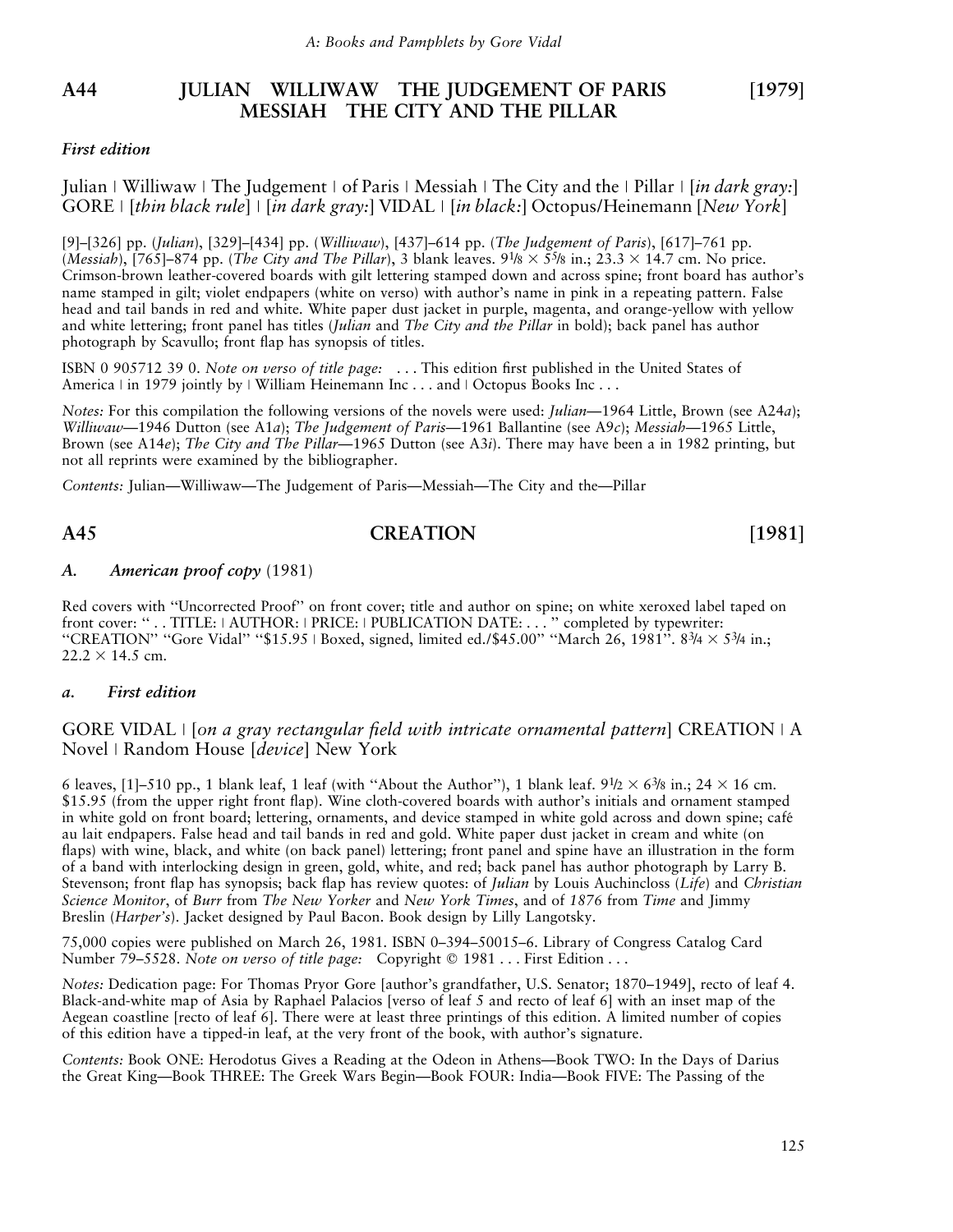### *Gore Vidal Bibliography*

Awesome Royal Glory—Book SIX: Cathay—Book SEVEN: Why the Ganges River Turned Red with Blood—Book EIGHT: The Golden Age of Xerxes the Great King—Book NINE: The Peace of Pericles.

*Author Note:* Recto of leaf 5. This note is included in all editions, on the leaves at the front of the books.

# *b. First American hardcover edition, numbered and signed issue* (1981)

Same collation as *a*, above, except there is a tipped-in leaf (after first blank leaf) with the following information: ''Of the first edition of *Creation* five hundred copies have been specially printed and bound. These books are signed by the author, and numbered 1 to 500.'' Dark brown cloth-covered boards with a facsimile of the author's signature stamped in white-gold on the front board; lettering, ornaments, and device stamped in white-gold across and down spine; dark brown endpapers. False head and tail bands in red and gold. This edition came in an unmarked light-brown slip case.

500 copies were published in 1981. ISBN 0–394–51995–7. *Note on verso of title page:* Copyright - 1981 . . . First Edition . . .

*Note:* The text in this edition is an exact facsimile of *a*, above.

# *c. First American hardcover edition, book club issue* (1981)

Same as *a*, above, except: the dust jacket paper stock is lighter weight; front flap has no price; and back flap has no month and year of publication.

ISBN 0-394-50015-6. *Note on verso of title page:* Copyright  $\odot$  1981 . . . First Edition . . .

# *d. First English hardcover edition* (1981)

# GORE VIDAL | *[on a gray rectangular field with intricate ornamental pattern*] CREATION | A Novel [*device with ''WH''*] Heinemann:London

Same collation as *a*, above. 24.1  $\times$  15.7 cm.;  $9\frac{1}{2} \times 6\frac{1}{4}$  in. £8.95 (from the lower right front flap). Wine clothcovered boards with author's initials and ornament stamped in gold on front board; lettering and ornaments stamped in gold across and down spine; café au lait endpapers. White paper dust jacket printed in mottled gray, pink, and white (on flaps) with black-and-gray, light gray, and black (on spine and flaps) lettering; front flap has synopsis; back flap has author photograph by Larry B. Stevenson. Jacket designed by Bill Dare.

6,000 copies were published on April 27, 1981. SBN 434 82969 2. *Note on verso of title page:* . . . First published in Great Britain 1981 . . .

*Note:* The text in this edition is an exact facsimile of *a*, above.

#### *e. Pirated edition* (1981)

# CREATION [*this is actually the recto of leaf 2 of* a*, above, and not a proper title page as such. City unknown*]

Same collation as a, above, except title page has been removed.  $20.8 \times 13.8$  cm.;  $8^{1/4} \times 5^{1/2}$  in. [\$15.95; see note below.] Blue green textured paper-covered boards with lettering stamped in gold down spine; endpapers. False head and tail bands in light blue and white. Same dust jacket as *a*, above, except in pale lemon instead of cream; red instead of wine lettering; yellow instead of gold and black instead of red in the illustration in the form of a band; no device or publisher on spine; and on back flap, and last four lines are eliminated (jacket design credit, Random House address, country and date of publication, and copyright).

*Notes:* This edition is likely a Taiwanese edition but no Chinese characters are in the book. The price, taken from the dust jacket, does not necessarily reflect the price at which this edition was sold in Taiwan. The text in this edition is a reduced facsimile of *a*, above, minus the title page leaf.

# *f. First American paperbound edition* (1982)

# Creation | Gore Vidal | A Novel | BALLANTINE BOOKS ● NEW YORK

6 leaves,  $[1]$ –593 pp. (p. [594] has "About the Author"), 1 leaf.  $7 \times 4^{1}/8$  in.;  $17.8 \times 10.6$  cm. \$3.95 (from the lower center front cover). Stiff white paper wrappers printed in yellow with red and black lettering; front cover has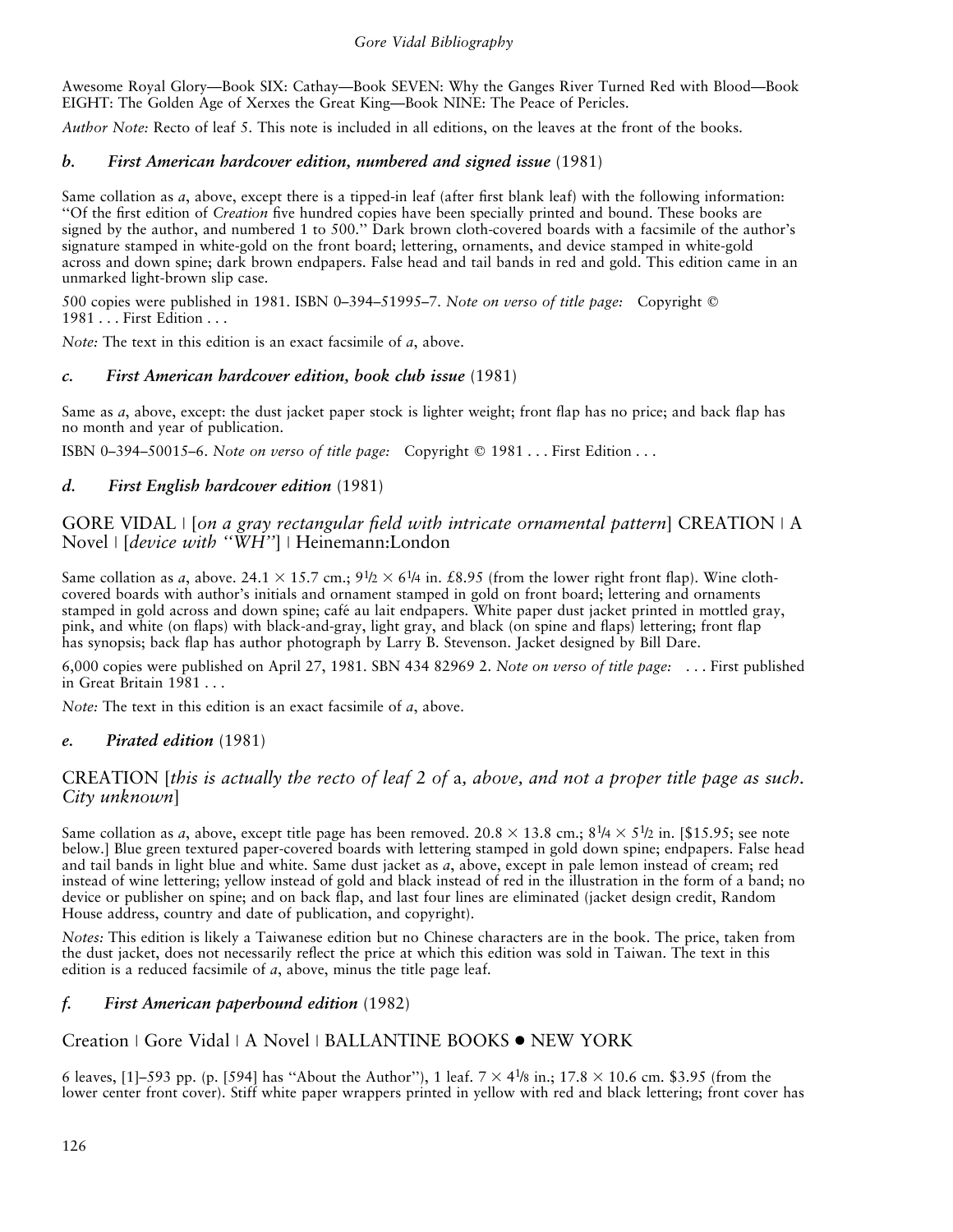an illustration (uncredited) of four figures from different ancient civilizations and a review quote from *The New York Times*; back cover has review quotes from Anthony Burgess and *The New York Times* and an illustration (uncredited) of a figure from ancient Greece; spine has an illustration (uncredited) of a Greco-Roman figure. All edges stained yellow.

ISBN 0–345–30007–6. Ballantine Book 30007. *Note on verso of title page:* . . . First Ballantine Books Edition: February, 1982...

*Note:* There were at least 12 Ballantine reprints of this edition, including the 12<sup>th</sup> in September, 1990, priced at \$6.99, but not all reprints were examined by the bibliographer.

*Note:* The edges of the later reprints are unstained.

# *g. First English paperbound edition* (1982)

# GORE VIDAL | Creation | A PANTHER BOOK | GRANADA | London Toronto Sydney New York

[11]–702 pp. (p. [1] has an author biography), 1 leaf.  $17.8 \times 11$  cm.;  $7 \times 4\frac{3}{8}$  in. £2.50 (from the lower left back cover). Stiff white paper covers with black, metallic gold, and red (on spine and back cover) lettering; front cover has an illustration by Peter Goodfellow of an ancient Babylonian on horse and a review quote from John Osborne (*New Standard*); back cover has review quotes from *The Times*, Mary Renault (*New York Review of Books*), *Observer*, *Guardian*, and *Sunday Times*; inside front cover has an uncredited author photograph by Scavullo and a review quote by Anthony Burgess (*Inquiry*).

Published on June 24, 1982. ISBN 0 586 05458 8. *Note on verso of title page:* Published by Granada Publishing Limited in 1982 . . .

# *h. Second English paperbound edition* (1993)

# [*Ornaments*] GORE VIDAL CREATION A Novel [*device with ''Abacus''*] [*London*]

[x] (p. [i] has author biography), 2 leaves, [1]–657 pp. 19.6  $\times$  12.5 cm.;  $7\frac{3}{4} \times 5$  in. £7.99 (from the lower left back cover). Stiff white paper covers with black lettering; front cover has a translucent cream band with author, title, notice of new introduction, and a quote by Anthony Burgess over a montage illustration by Simon Henshaw of a gold-winged lion, three Asian figures, and two Greek bearded men against a blue background; back cover has an author photograph by Jane Bown (uncredited), synopsis, and quotes by *Observer*, *Guardian*, and *Sunday Times*. Cover designed by AB3.

Published on September 9, 1993. ISBN 0 349 10475 1. *Note on verso of title page:* . . . This edition published by Abacus 1993 . . .

*Note:* There were Abacus reprints of this edition in 1994, 1996, 1998, 1999, 2000, 2002, 2005, and 2007, but not all reprints were examined by the bibliographer.

*Author Introduction:* Written for this edition, dated 1993, pp. [vii]–ix.

# *B. American 1*st*-stage proofs* (2002)

Unbound sheets printed only on rectos with ''ROUGH PAGES'' on bottom right; mock-ups of all leafs (no covers). Just above top cut-mark are alphanumeric code, "4/12/02," timestamp, and page number.  $8^{1/2} \times 11$  in.;  $27.7 \times 21.5$  cm.

# *i. Second American hardcover edition* (2002)

# CREATION | A NOVEL | Restored Edition | [ornament] | GORE VIDAL | DOUBLEDAY | New York London Toronto Sydney Auckland

1 blank leaf, 6 leaves, [1]–574 pp., 1 leaf (with short author biography), 1 blank leaf.  $8^{1/4} \times 5^{3/8}$  in.;  $20.9 \times 13.7$ cm. \$39.95 (from the upper center front flap). Orange paper-covered boards; cream paper backstrip with lettering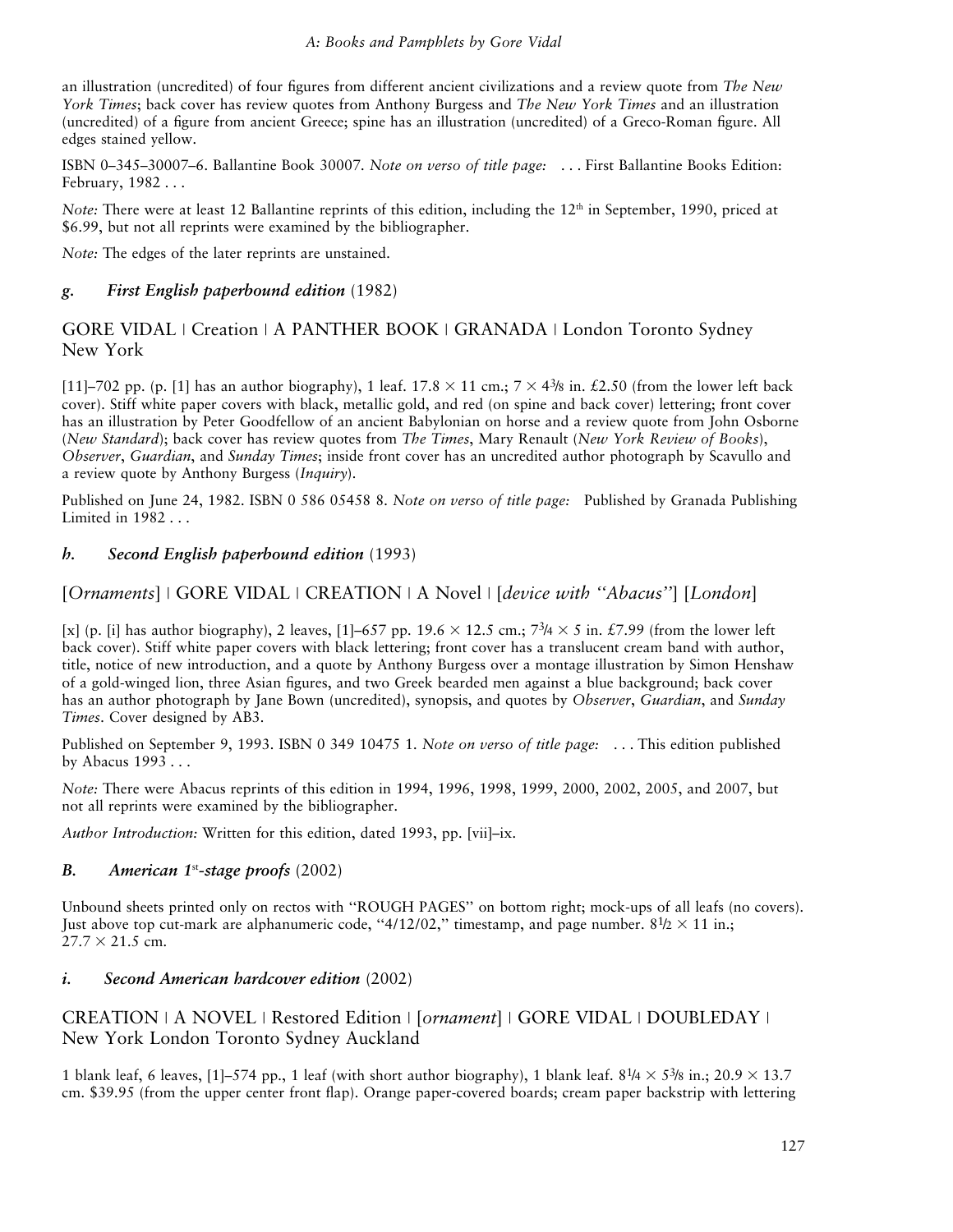#### *Gore Vidal Bibliography*

and device stamped in gold down and across spine; endpapers. False head and tail bands in brown and yellow. White paper dust jacket in white, gold, and textured brown with white, black, wine, and gold (on front flap) lettering; front panel has illustration from Museo Archeologico Nazionale of Naples, Italy (Scala/Art Resource/ NY) of ancient battle in black, gold, red, brown, and cream; back panel has review quotes from *New York Times Book Review*, *San Diego Union*, *Wall Street Journal*, *New Republic*, *Vogue*, and *New York Times*; front flap has synopsis; back flap continues synopsis and has a short author biography. Jacket designed by John Gall. Book designed by Oksana Kushnir.

Published in September, 2002. ISBN 0-385-50762-3. *Note on verso of title page:* . . . Copyright © 1981,  $2002 \ldots$ 

*Author Note*: Written for this edition, dated 2002, recto of leaf 6.

*Notes:* Foreword by Anthony Burgess (from his *99 Novels: The Best in English Since 1939*, published in 1984), recto of leaf 5. For this edition, Vidal restored the following text from his original (pre-publication) manuscript: (In this revised version ''The Burning of Sardis'' was added as Book Four, so Book Four in the first edition, ''India,'' became Book Five in the restored edition, and Book Five through Book Nine became Book Six through Book Ten.)

| 1981 RANDOM HOUSE                                                                                                                                                                                                                                                | 2002 DOUBLEDAY                                                                                                                                                                                                                                                                                                                                                                                                                                                                              |
|------------------------------------------------------------------------------------------------------------------------------------------------------------------------------------------------------------------------------------------------------------------|---------------------------------------------------------------------------------------------------------------------------------------------------------------------------------------------------------------------------------------------------------------------------------------------------------------------------------------------------------------------------------------------------------------------------------------------------------------------------------------------|
| Page 100, Paragraph 6, Lines 9-10, and Chapter<br>heading<br>Since long life is a curse, I now realize that I should<br>have drunk more Helbon wine.<br>$[Chapter]$ 2                                                                                            | Page 105, Paragraph 1, Lines 5–6, through<br>Paragraph 4<br>Since long life is a curse, I now realize that I should<br>have drunk more Helbon wine.<br>[Three paragraphs of restored text:]<br>Hystaspes was standing in front of the lodge<br>$\ldots$ [through] $\ldots$ "I go to Persepolis with Cyrus<br>Spitama."<br>Page 105, Paragraph 5, through Page 140,<br>Paragraph 8<br>[Restored text. Book Three Chapters 2, 3, and 4, and<br>Book Four, "The Burning of Sardis," Chapter 1] |
| Page 100, Paragraph 7, through Page 101,<br>Paragraph 2                                                                                                                                                                                                          | Page 140, Paragraphs 9-10                                                                                                                                                                                                                                                                                                                                                                                                                                                                   |
| In the summer of the next year, Mardonius and I<br>left Babylon for Sardis. We traveled with four<br>companies of cavalry and eight companies of foot<br>soldiers. As we left by the Ishtar Gate the ladies of<br>the harem waved to us from the roof of the new | Mardonius and I left Babylon with four<br>companies of cavalry and eight companies of foot<br>soldiers. We junior officers were much in awe of the<br>dozen or so, to us, depressingly old men who had<br>fought with Darius from one end of the world to                                                                                                                                                                                                                                   |

or so—to us, depressingly old—men who had not remember anything of interest to tell me about the other. I even met a senior officer who had army. A dim figure, he later became a leper and actually known my father; unfortunately, he could  $\parallel$  was forced to live alone in the wilderness. It is said not remember anything of interest to tell me about that lepers have great spiritual powers. Happily, him. Darius' brother Artanes commanded our small I've never been close enough to one to find out.<br>
I've never been close enough to one to find out.<br>
Darius was not on hand to see our brave, army. A dim figure, he later became a leper and was forced to live alone in the wilderness. It is said bannered display. A few days before our departure,

palace; but then, so did the eunuchs. the other. I even met a senior officer who had We junior officers were much in awe of the dozen  $\parallel$  actually known my father; unfortunately, he could fought with Darius from one end of the world to him. Darius' brother Artanes commanded our small

that lepers have great spiritual powers. Happily, he had slipped out of the city, accompanied only by I've not been close enough to one to find out. his standard-bearer. It was said that he was on his I have never enjoyed myself more . . . way to holy Pasargada. Actually, he joined a unit of the immortals at the delta of the Tigris and Euphrates rivers and set sail for India. But the winds were against him, and on the third day he was obliged to turn back. India fascinated him all his life, as it does me.

I have never enjoyed myself more . . .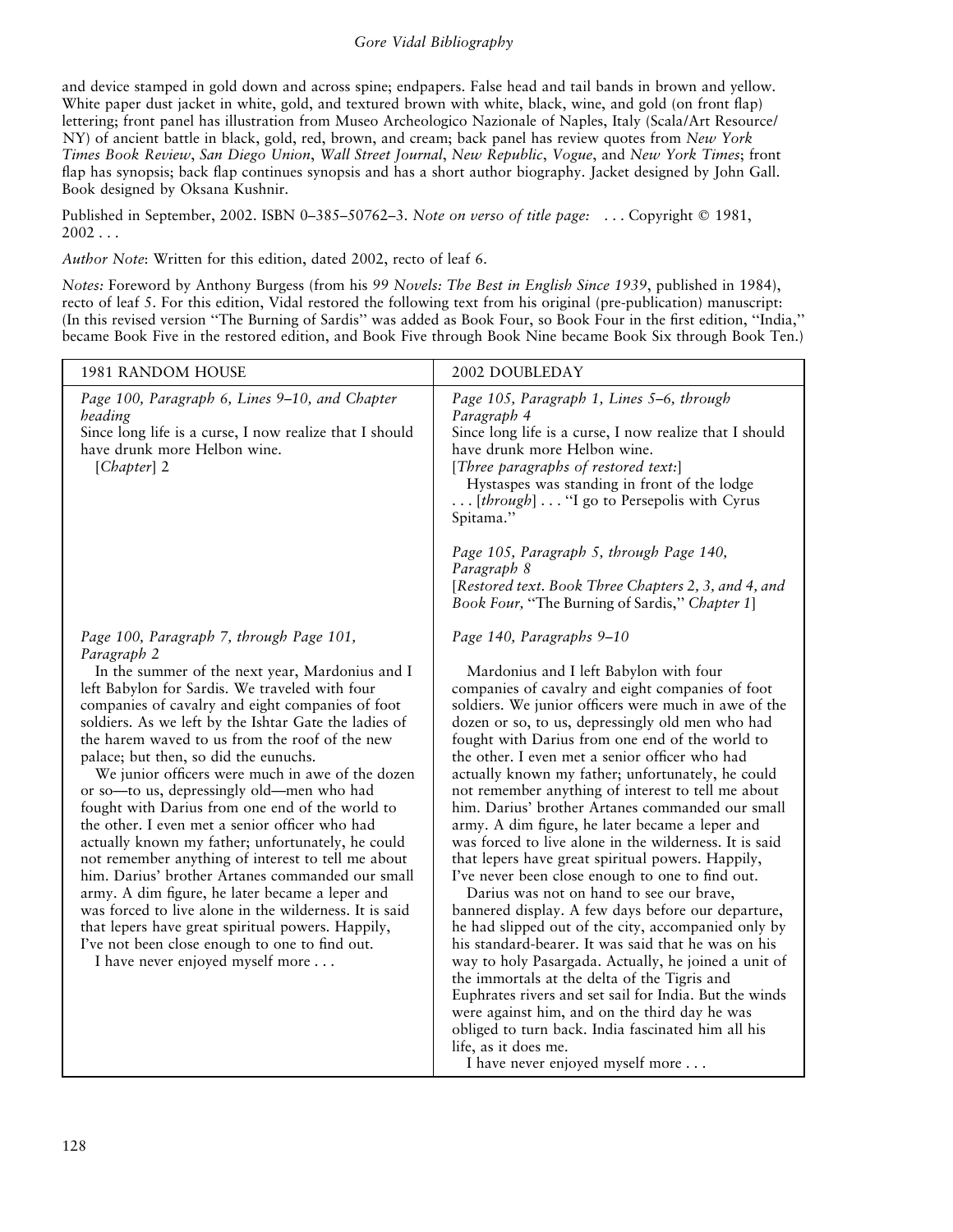| <b>1981 RANDOM HOUSE</b>                                                                                                                                                                                                                                                                                                                                                                                                                                                                                                                                                                                                                                                                                                                                                                                                                                                                                                                                                                                   | 2002 DOUBLEDAY                                                                                                                                                                                                                                                                                                                                                                                                                                                                                                                                                                                                                                                                                  |
|------------------------------------------------------------------------------------------------------------------------------------------------------------------------------------------------------------------------------------------------------------------------------------------------------------------------------------------------------------------------------------------------------------------------------------------------------------------------------------------------------------------------------------------------------------------------------------------------------------------------------------------------------------------------------------------------------------------------------------------------------------------------------------------------------------------------------------------------------------------------------------------------------------------------------------------------------------------------------------------------------------|-------------------------------------------------------------------------------------------------------------------------------------------------------------------------------------------------------------------------------------------------------------------------------------------------------------------------------------------------------------------------------------------------------------------------------------------------------------------------------------------------------------------------------------------------------------------------------------------------------------------------------------------------------------------------------------------------|
| Page 111, Paragraph 3, Lines 4-5 to Paragraph 4<br>I was to remain on the satrap's staff at Sardis.<br>The first bad news arrived during a ceremony $\dots$                                                                                                                                                                                                                                                                                                                                                                                                                                                                                                                                                                                                                                                                                                                                                                                                                                                | Page 151, Paragraph 3, Lines 4-5, through Page<br>154, Paragraph 3<br>I was to remain on the satrap's staff at Sardis.<br>The night before Mardonius left for Miletus, we were                                                                                                                                                                                                                                                                                                                                                                                                                                                                                                                  |
|                                                                                                                                                                                                                                                                                                                                                                                                                                                                                                                                                                                                                                                                                                                                                                                                                                                                                                                                                                                                            | given a feast by Ardes in the state apartments of<br>Croesus [through] Although I saw a good deal<br>of Ardes during my tour of duty at Sardis, I was careful<br>never again to enjoy another truly Lydian evening.<br>The first bad news arrived during a ceremony $\dots$                                                                                                                                                                                                                                                                                                                                                                                                                     |
| Page 111, Paragraph 4, Line 5, to Paragraph 5                                                                                                                                                                                                                                                                                                                                                                                                                                                                                                                                                                                                                                                                                                                                                                                                                                                                                                                                                              | Page 154, Paragraph 4, Lines 4-5, through Page<br>155, Paragraph 5                                                                                                                                                                                                                                                                                                                                                                                                                                                                                                                                                                                                                              |
| " Like us, they are slaves Great King. Like us,<br>they are loyal."<br>I watched with distaste as the priestesses danced                                                                                                                                                                                                                                                                                                                                                                                                                                                                                                                                                                                                                                                                                                                                                                                                                                                                                   | " Like us, they are slaves Great King. Like us,<br>they are loyal."<br>I do not exaggerate my prescience when I say that I<br>never [through] But at the temple of Cybele that<br>winter day in Sardis, Artaphrenes—with Hippias<br>beside him-looked to be a wise commander, in<br>perfect control of a war that would soon be won.<br>I watched with distaste as the priestesses danced                                                                                                                                                                                                                                                                                                       |
| Page 114, Paragraph 5, Line 3, through Page 115,<br>Paragraph 2<br>At one point we tried and failed to take back<br>the northern city of Byzantium. I was at Sardis<br>when I learned of Hystaspes' death. He had died<br>while supervising the construction of Darius' tomb.<br>I mourned him. He was the best of men.<br>At Sardis, I helped Mardonius celebrate, first, his<br>victory in Cyprus, which he had regained for Persia; then,<br>his marriage to Artazostra, the Great King's daughter.<br>According to Lais, she was a pretty girl but stone-deaf<br>from birth. Mardonius was to have four sons by her.<br>Shortly before I returned to Susa, Histiaeus went<br>into rebellion against the Great King, and Lais<br>decided that it was time to visit her family in<br>Abdera. She always knew when to vanish, when to<br>reappear. In due course Histiaeus was captured and<br>put to death by Artaphrenes. By then Lais had<br>trouble remembering his name.<br>When I came home to Susa | Page 159, Paragraph 3, Line 2, through Page 163,<br>Paragraph 5<br>At one point we tried and failed to take back<br>the northern state of Byzantium.<br>Mardonius came only once to Sardis. He was<br>disgusted with Artaphrenes. "If he had taken<br>proper precautions, none of this would have<br>happened." We were standing in front of the<br>scorched remains of the temple of Cybele<br>[through] But all of this was still far in the<br>future when my term of duty with Artaphrenes came<br>to an end. I had fought in nine engagements. I had<br>proved to be in no way distinguished as a soldier. I<br>simply did what I was told to do and survived.<br>When I came home to Susa |
| Page [117], Paragraph 4, Line2, to Paragraph 5<br>and my life has been spent at Courts and with<br>Greeks.<br>I told Lais that I had requested an audience with<br>Queen Atossa                                                                                                                                                                                                                                                                                                                                                                                                                                                                                                                                                                                                                                                                                                                                                                                                                            | Page 166, Paragraph 2, Line 2, through Paragraph 5<br>and my life has been spent at Courts and with<br>Greeks.<br>Lais wanted news of Histiaeus. When I told Lais<br>about his appearance at Sardis, she shook her head.<br>"He is simply not clever enough to survive. He'll<br>make a bad end."<br>"Who does not?"<br>"I won't!" Nor has she thus far. "I don't know<br>about you. Anyway, Histiaeus has been away from<br>Miletus too long. He'll go back; and no one will<br>remember him. Then what will he do?" In this case,<br>Lais was a good prophet.<br>I told Lais that I had requested an audience with<br>Queen Atossa                                                            |